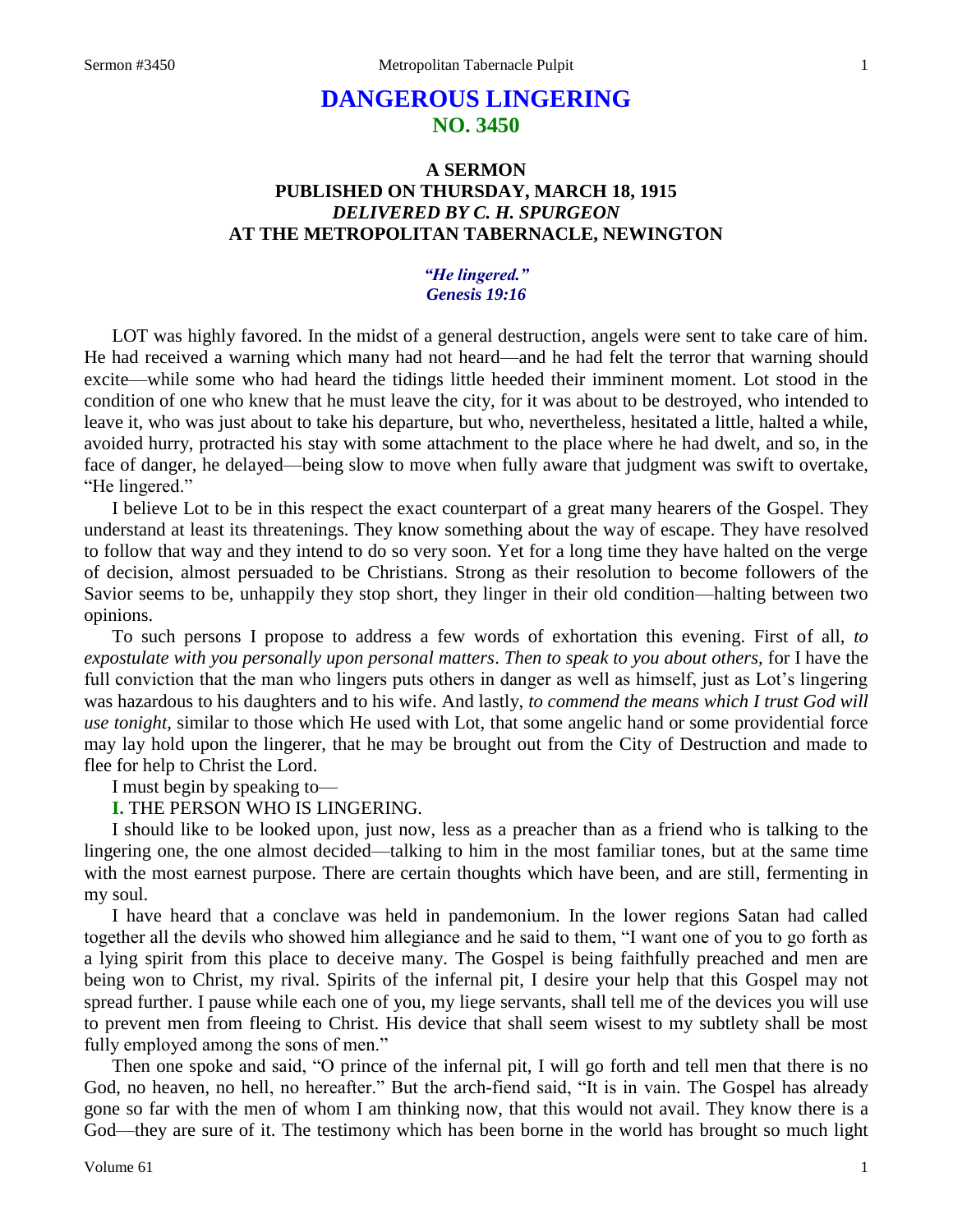into it, that they cannot close their eyes to the fact, and your device, though admirable, will not succeed."

Then up rose another, and he said, "I shall insinuate doubts as to the authenticity of Scripture. I shall belie the teachings of the doctrines of the Word of God, and so shall I keep them from Christ." But again the leader of that conclave objected that this would scarcely suffice, for the multitude had so heard the Gospel, and those whose conversion he was most anxious to prevent were so conversant with its historical facts, that they could not seriously question them. Neither could they live in systematic doubt who had been schooled in positive belief.

There were many devices, but I will tell you which most of all struck Satan, which he determined to use most among the sons of men. It was this—one foul spirit said, "I will not insinuate doubts about the existence of God or the truth of Scripture. I know it would not avail. But this thing I will do—I will tell men that, though these things *are* true and important, there is no hurry about them, there is time enough and to spare—that they may wait a little, till there is a more convenient season, and then shall they attend to them."

Now the subtlety of Satan was pleased with this, and he said, "Servant, go your way. You have invented the net in which the fowler shall take more birds then in any other. Good speed to your enterprise. This deadly poison will destroy innumerable souls."

Feeling this to be the case, it shall be my earnest endeavor to tear that net to pieces and to expose this poison, that none may be entangled unawares and perish unwarned.

Coming back, then, to the purpose with which I started, earnestly and personally to speak to the lingerer, I should like to ask you, my beloved friend, if this matter about which you are still hesitating is not *of vital importance to you?* It concerns your soul, yourself, your true self. It deals with your destiny, your impending, your eternal destiny. You are immortal—you acknowledge a deathless principle within you—and you are conscious that you shall live forever in happiness or woe.

Do you think you ought to put off all preparation for the future that awaits you? If I knew that someone was about to defraud you of your estate, and that unless you were diligent about it you would lose all your property, I think I should say to you, "Bestir yourself." If I knew that some deadly disease had begun to prey on your constitution, and that, if neglected, it would soon gain an ascendancy with which 'twere hard to grapple, I think I should say, "Go to the physician. Do not delay, for bodily health is very precious."

But dear friend, if your estate is precious, much more your soul. And if the health of this poor clay ought to be looked to, much more the welfare of your soul—the welfare of your soul forever. Do you not think, if anything should be postponed, it should be something of less importance? Was not Christ right when He said, "Seek, *first*, the kingdom of God and his righteousness"? Does not your reason agree that He was right in putting that first? I shall not need to argue with you.

I speak as to a man who has his wits about him. Is it not so? Suppose you look to getting on in the world, first—you may die and be lost before you have got on! Suppose the taking of a degree at the university should be your first concern—that would be a poor recompense. The honors of learning could not mitigate the terrors of judgment. Do you not feel now (if you will let your better nature speak) that the very first thing a man should see to should be this—to be reconciled to God and have all right with Him for eternity?

I will then ask you another question—is there anything so very pleasant in a state of enmity to God, that you should wish to remain in it? Why should Lot want to linger in Sodom? He had often been vexed there. The very night before he had his house beset with rioters. Why should he want to linger? Have you found any great comfort in being undecided? Is there anything very fascinating in remaining hesitant and halting between two opinions?

Dear friend, if your condition is at all like what mine was before I believed in Jesus, I know you would be glad enough to get out of it. Oh! how earnest I was sometimes in seeking Christ. Oh! how wretched I was at other times that I could not find Him! Then, again, I was stupidly senseless about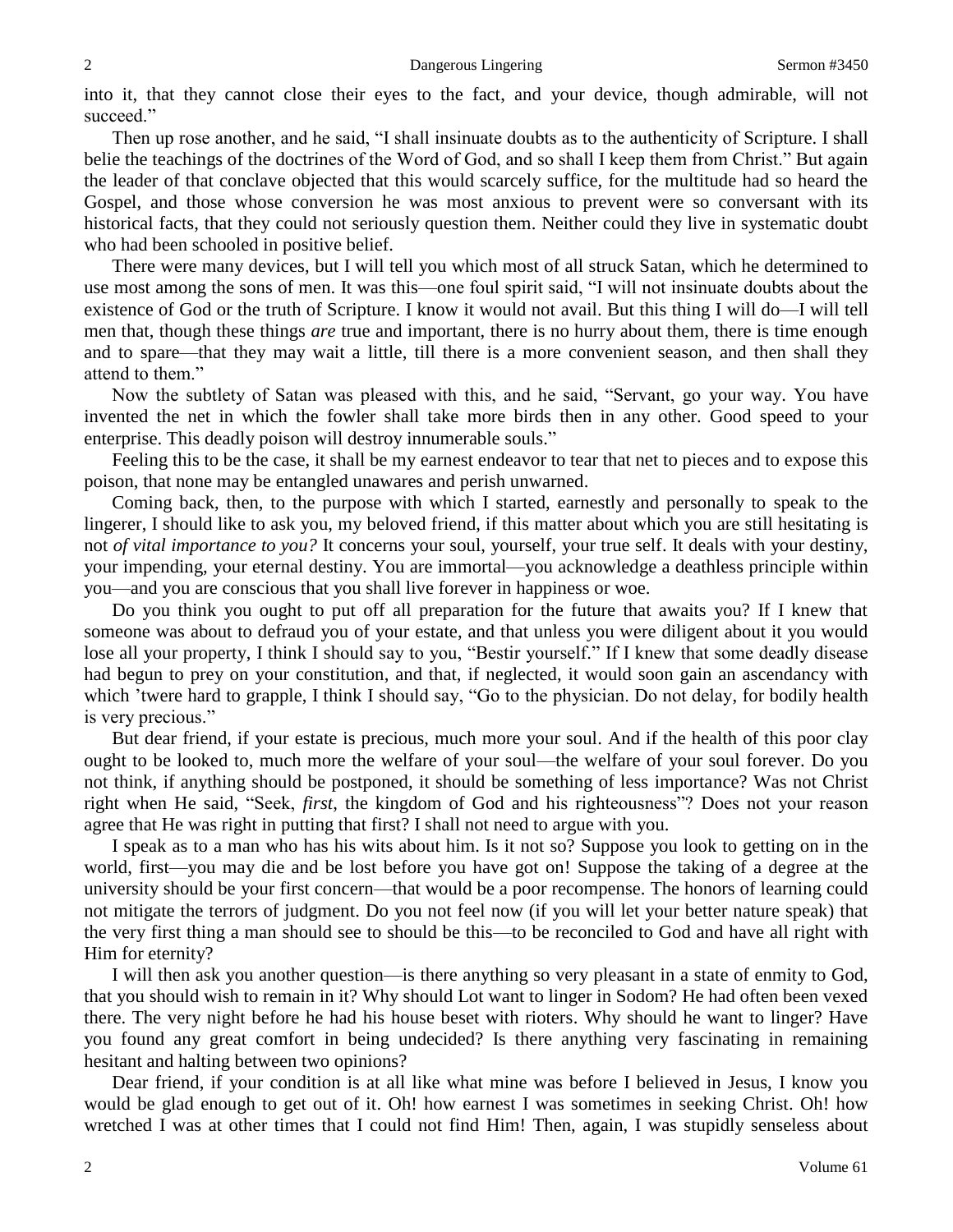divine things, and my self-upbraidings would not let me be at peace. It is a most unhappy condition to be in—to have light enough to know that you are in the dark and no more—to have just enough grace to feel that you have not the grace that can save you—to be enough awakened to feel that if you remain as you are, you must perish forever.

I do not see anything in this hesitating condition that should allure you to keep in it any longer than you can help. Beloved friends, have you ever seriously weighed—if not I will ask you to do so—the solemnity of the destruction which must come upon you if you are not decidedly a believer in Christ, and on the other hand, the unspeakable glory and bliss which will belong to you if you are led to trust in Jesus and are saved?

I can scarcely give you the details of a little incident in Russian history which might illustrate the emergency. The Czar had died suddenly and in the dead of night one of the counselors of the empire came to the Princess Elizabeth and said to her, 'You must come at once and take possession of the crown." She hesitated, for there were difficulties in the way, and she did not desire the position. But he said, "Now sit down, Princess, for a minute."

Then he drew her two pictures. One was the picture of herself and the Count thrown into prison, racked with tortures, and presently both brought out to die beneath the axe. "That," he said, "you can have if you like." The other picture was of herself with the imperial crown of all the Russias on her brow, and all the princes bowing before her, and all the nation doing her homage. "That," said he, "is the other side of the question. But tonight, your Majesty must choose which it shall be."

With the two pictures vividly depicted before her mind's eye, she did not hesitate long, but cast in her choice for the crown. Now I would fain paint for you two such pictures, only I lack the skill. You will either sink forever down in deeper and yet deeper woe, filled with remorse because you brought it all upon yourself, or else, if you decide for Christ and rest in Him, you shall enter the bliss of those who forever and forever without admixture of grief enjoy felicity before the throne of God.

To my mind there ought to be no halting as to the choice. It should be made. I pray God's Holy Spirit to help you to make it tonight. On this winged hour eternity is hung. The choice of this night may be the cooling of the wax which now is soft. Once cooled, it will bear the impress throughout eternity. God grant it may be a resolve for Christ, for His cause, for His cross, for His crown.

I would like still, dear friend, to hold you by the button which I laid hold of just now, and to say to you, *What is it that has kept you waiting so long?* Did I not meet you some years ago in the street, and you said to me, "Sir, I have been a hearer of yours for many years." And I said, "Oh! yes, and when did you join the church?" And you said, "Ah! I have never done that." And I asked, "Why not?" And you were honest enough to say, "Because I am afraid I should be very much out of place there, for I am not a believer in Christ."

Do you recollect how I squeezed your hand and said, "Ah! I hope it will not be long before you give your heart to the Lord," and you said, "Well, I hope not too"? It is a good long while now—and you have been getting grey since then. I dare say, if I saw you tonight and put the same question to you, you would make the same reply. And in ten years, time, if you and I live, we shall be still relatively in the same position—I still pleading, and you still saying—"Yes, yes, yes, it is very right."

Nay, nay, I answer, it is very wrong, that consenting without complying, not doing what the Gospel bids you do, yielding and resisting, as it were, by turns. Repenting and then forgetting. "Forgetting!" Ay, forgetting, and forgetting, till these delays will cast you into irrevocable ruin. What is it you are waiting for, my friend?

Is there some sin you cannot give up? What sin is worth being damned for? If there be one, keep on with it. I defy you to defend your negligence. Put it to this test—if there be any supposable delight that is worth the endurance of eternal wrath, pursue that delight, however sensual it may be, with avidity. But if there be not, do not play the fool or act the madman.

Do I hear you plead ignorance? I would make some excuse for you, if I thought the plea was just and true, but suppose for a minute that it is so? Then, dear friend, ought not you to begin to search the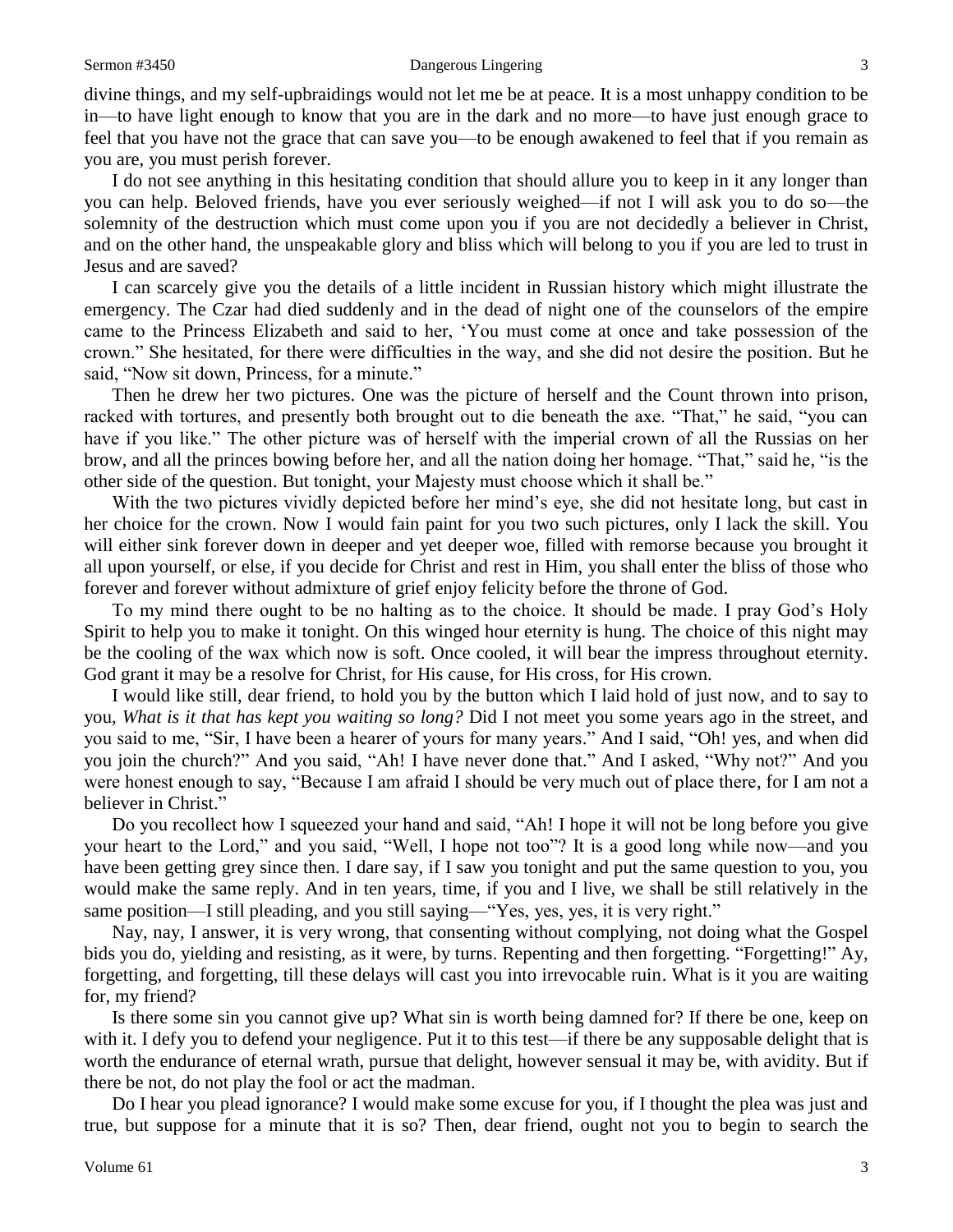Scriptures now? Should not you be making intensely earnest inquiries that you might know the certainty of these things? For the soul to be without knowledge is not good. But if you are perishing for lack of knowledge, there certainly is no reason why you should. Many of us would only be too delighted if we might tell you still more fully what is the way of salvation.

"Well, but it is inconvenient just now." Are you promising yourself a more favorable opportunity? Let me ask you, Do you imagine you will be any better off tomorrow than you are today? Do you think in ten years' time you will be more likely to lay hold on Christ than you are now? I do not think you will. Have you ever seen sponges that have been turned into flints? Well, that is a slow process—it takes a long time.

The like process, however, is gradually happening to you. Every year you are getting more flinty. The drip, drip, drip of this world's care and sin is petrifying you. You are getting stony. It strikes me the best time to repent in is this moment—and the very best season in which to fly to Jesus is now. Ere yet the clock has ticked again, your heart will have grown more callous. It certainly does not soften.

When will there be any influence more potent than there is now to help you? The Spirit of God is ready now. Do you want more than His power? The blood of Christ is a full atonement for sin. Do you want anything more than that for your salvation? Do you expect Christ to come down again on earth to save you? Do you want any promise fuller than that which the Bible has in it now, or any invitation more gracious than that which the Gospel gives to you now—"Today is the accepted time: today is the day of salvation."

I pray you, my lingering friend, linger no longer. Oh! how I wish I could put my hands in yours and lead you to the Savior. But I cannot. I will, however, pray Him to lead you this very night.

"I will think of it," say you. No, that is the very thing I do not want you to do. I want you to believe in Jesus now and not talk about thinking of it tomorrow. In your seat, if you will rest in Jesus, and trust your soul in His hands, you are saved this very moment. It is an instantaneous work.

> *"The moment a sinner believes, And trusts in his crucified God, His pardon at once he receives, Salvation in full through His blood."*

Oh! that you would'st exercise that simple faith now and not talk about thinking of it tomorrow, for tomorrow, tomorrow, tomorrow, alas! tomorrow never comes! It is in no calendar, except the almanac of fools. Each day to the wise man is today as it comes. The fool waste today and so wastes all his life. O lingerer, I beseech you, think now of the long time you have lingered. It may well suffice you—it has surely been long enough, and I would say to you, in the words of one of old, "How long halt ye between two opinions?" And quote the saying of yet another, "Choose ye this day whom ye will serve." And may God the Holy Spirit guide the choice and He shall have the praise.

Now I want to speak a little upon another topic.

**II.** I REMIND THE LINGERER THAT WHILE HE LINGERS HE ENDANGERS THE SOULS OF OTHER PEOPLE.

When Lot went to his sons-in-law and told them that the city was to be destroyed, "he was to them as one that mocked." How would they say to him, "Go to, old dotard! Do you think we believe you? The sky is clear and blue, and the sun has risen—dot you think we believe your nonsense about fire and brimstone coming out of heaven? We don't believe you."

When Lot lingered, he was defeating his own purpose and doing the worst imaginable thing, if he wanted to convince his sons-in-law that he spoke the truth—for while he lingered, they would say, "The old fool does not believe it himself, for if he did believe it he would pack up and haste away. Nay, he would take his daughters by the hand and lead than out of the city at once."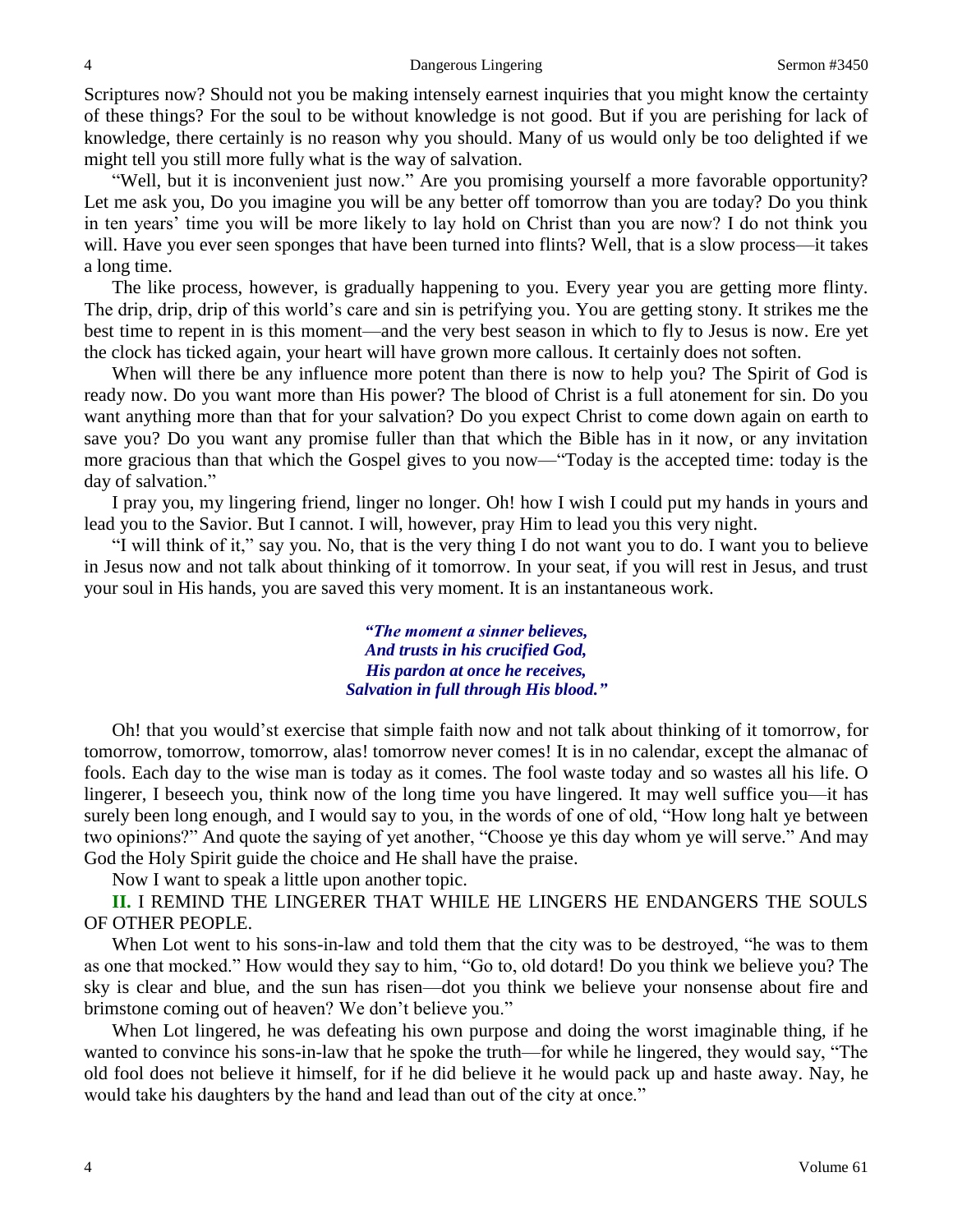A little hesitancy in the conduct of a man who said that he believed a dreadful judgment was imminent would be sufficient to give them umbrage—quite reason enough to make them say, "He does not believe himself what he tells us."

Have not some of you spoken seriously to others about the value of their souls, though you are not saved yourselves? Did you try the other day to rebuke a swearer? I am glad you did. You are a member of a Temperance Association and you do what you can to stay drunkenness. I am glad you do. You will not allow sin to pass unrebuked in your presence.

But hark you, man, with what face do you reprove others whilst you are not decided yourself? Where is your consistency? Should they turn round on you and say, "If there is anything reliable in the grace of God, why are you not reconciled to Him? If there is anything desirable in religion, why do you not walk according to its precepts? If Christ be a Savior, why do you not yield to Him and obey His ordinances?" I know not what answer you could give. I cannot imagine any response but a blush that should betoken your shame and confusion of face.

The mischief that Lot did to his daughters was yet more aggravated, for all the while *he was hesitating, they were sure to hesitate too*. He was keeping them waiting. They were in jeopardy as well as himself. How many comrades, young man, you might have instructed in the faith before now had you been yourself decided!

It is a happy circumstance when a young married couple become converted to God before their little ones are able to imitate a bad example. I thank God for a father whom I know and honor—that of his children there is only one that can recollect the time when the evening was spent in playing cards—and that one recollects the night when the cards were all thrown into the fire and burnt.

Only one of his children recollects when the Sabbath day was wont to be spent in quiet walks and pleasant recreations, but not in public worship or private devotion. He recollects the rearing of the family altar, when prayer was made a household institution. He can well remember the earnest entreaties made that the father's sin might not be visited upon the children. Oh! happy circumstance!

Had the parents been converted later in life, the ill example might never have been wiped out. The converted father might have found that the children did not emulate the good example of his regenerate state, but did rather imitate him in the negligence and sinfulness of his natural unrenewed life. When you, who are parents, habitually demur and hesitate, do you not think that other members of your family will hesitate, too?

I have noticed it frequently, where there is a man or a woman knowing the truth in a measure, but not decided. It almost always happens that when the husband or the wife is in the same condition, the moment the father gets savingly converted, the wife comes and avows her faith. Not infrequently the children follow suit. It only needed somehow, in God's providence, the decision of the head of the household. This has led the others to decision.

It becomes, therefore, a very mournful reflection that there should be men and women lingering upon the brink of the grave who are helping others to halt—their example being the means of keeping others in a state of perilous hazard. You must know, many of you, that it is so with you. Therefore, I shall leave the truth to weigh upon your conscience, hoping it will stir you up to decision.

Let me venture to make one other observation here. I should not wonder if, perhaps, *the death of Lot's wife might partly be attributed to Lot himself*. If you think that this is a severe reflection, I would remind you that she must have seen her husband hesitate. She was a woman far lower down in the scale than he was—when, therefore, she saw him lingering, it was no wonder if that contagious example led her to look back. Perhaps among the regrets of Lot throughout the rest of his life, there would be this one, "I did not hurry myself out of that city as I should. I was in no hurry. I tarried, and lingered, and paused. I had almost to be dragged out by the angels' hands myself." And this, it may be, led her to look back with lingering—and then to be turned into a pillar of salt.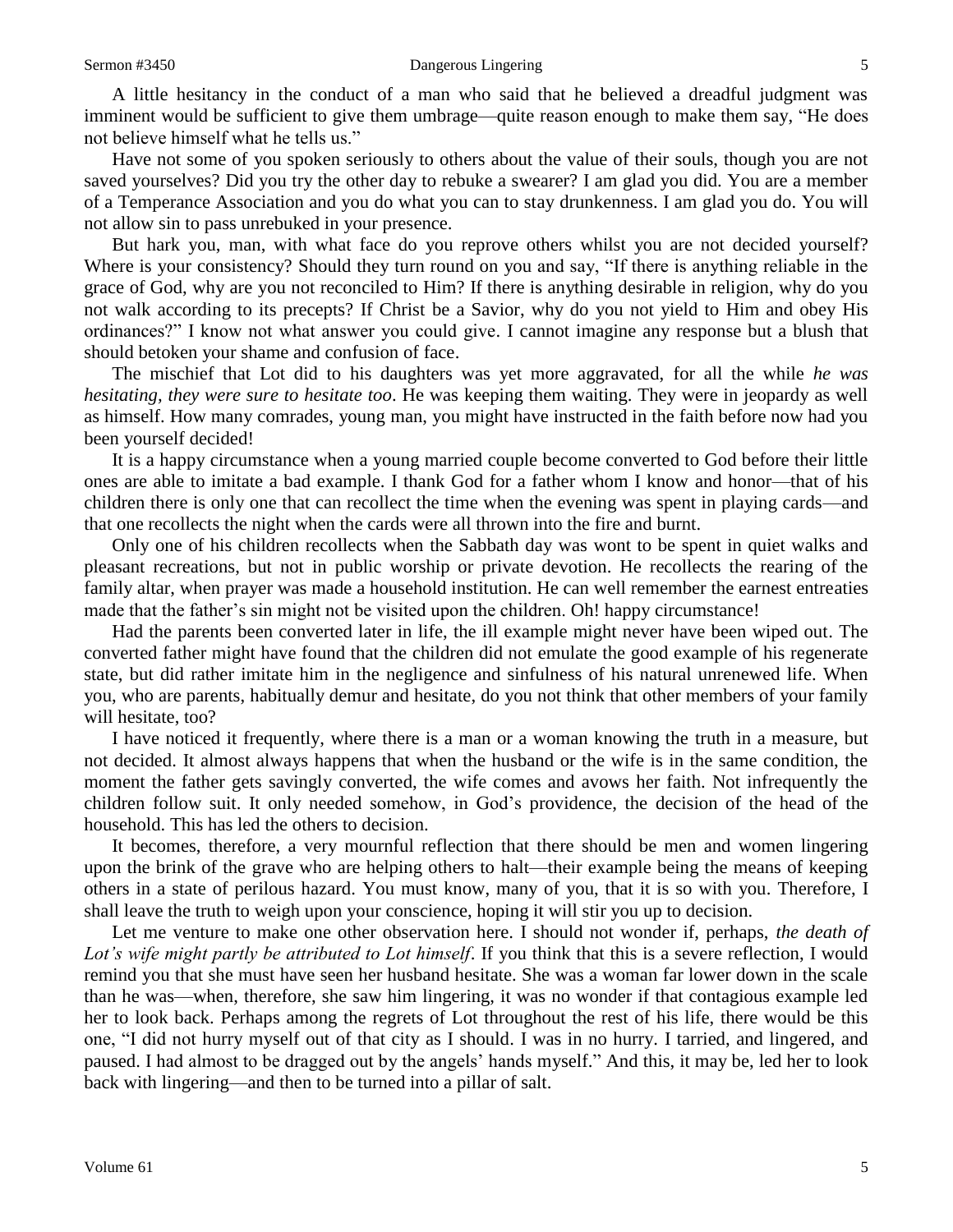O undecided man! I would not like you to feel that the blood of your wife was on your skirts. O undecided Father! I should dread to have you think, in years to come, "The loss of my children's souls was due to my procrastination." Alas! it may be so—it may be so!

Therefore now, with a brother's earnest affection, let me come to you and say, "You do intend to believe. You have resolved to be a Christian. You are no atheist, and no scoffer. You are not hardened and rebellious—your heart is soft and tender, and ready for these things—then yield it now, yield it up completely this night, to that dear hand that once was crucified. That hand shall mold you according to its own will. Thus says the Spirit of God to you tonight. Believe in the Lord Jesus Christ, and you shall be saved, for, "he that believeth and is baptized shall be saved." He that believes not—though he may have resolved to believe, if he dies believing not—must be damned!

Our last word was to be this—

**III.** LET US PRAY FOR THE LINGERERS, that they may by some means be hastened.

I do not expect to see angels come walking down these aisles, or threading their way through these pews tonight. But I do trust that a messenger from God will come, notwithstanding that. Sometimes lingerers have been quickened and decided by their own reflections being blessed to them by the Holy Spirit. A very simple observation was once the means of deciding a man.

He was a mechanic and a man of a mathematical turn of mind. He had attended a meeting. The meeting was held in an upper room, and going below the stairs, his attention was attracted by the beam that had supported the people, and he said to himself, "What a weight there must have been upon that!" Just at that very minute, into his mind there flashed, "And what a weight there is resting upon you!"

How that thought should have followed the other, I cannot tell, but as he turned it over, it did seem to him that he had a weight of sin enough to crush him—that he could not bear up under such a weight as that—and that his soul would come down in ruin like many a building whose beams have not been strong enough, that has given way at last. I mind not what form the thought may take—I only pray that some such thought may come home and decide you.

Occasionally, a good man has been the means of suggesting the deciding thought. A smith was blowing his bellows in a smithy one day, when the saintly McCheyne stepped into the smithy for a shelter from a shower of rain. As the smith was blowing the coals and they were at a great heat, he simply said to him, "What does that fire make you think of?" He never gave an answer, but he went his way. It made the smith think of the wrath to come and it made him flee from it too.

We cannot tell what may be, in the gracious providence of God, the means of bringing you to decision. He that used an angel's hand with Lot, can use a well-timed observation with you. Therefore, I urge all Christian people to use every opportunity and study to season their conversation with grace. Sow beside all waters, for you know not which may prosper—this or that.

Sometimes men have been decided by the deaths of their relatives or their friends. "I may be the next," has been suggested to them. When the dear child has been buried, it has made the afflicted father reflect that he shall never meet it in heaven unless he mends his ways. So, too, the bereaved mother, in the bitterness of her heart, has sought a Savior in the hope that she might meet her babe again in the better land.

Such things are good. They are blessed deaths that bring eternal life to the survivors! These little ones well spend their lives in winging their flight to Paradise and showing us the way. But surely, dear friend, you don't require a distressing visitation to decide you. I trust your heart will be given to Christ without the dire necessity that you should lose those you love on earth.

Occasionally, and very occasionally, persons have been decided by personal sickness. Some, but oh! how few, have witnessed the good confession in the hour of death. A soldier in the army of the Potomac, of whom I somewhere read, was taken to the rear to die. He was badly wounded. He was also suffering from fever.

Someone had told him, just before the fever came on, of a soldier found asleep at his post who was condemned to die. The poor fellow, in his delirium, imagining that he was that soldier, cried out to the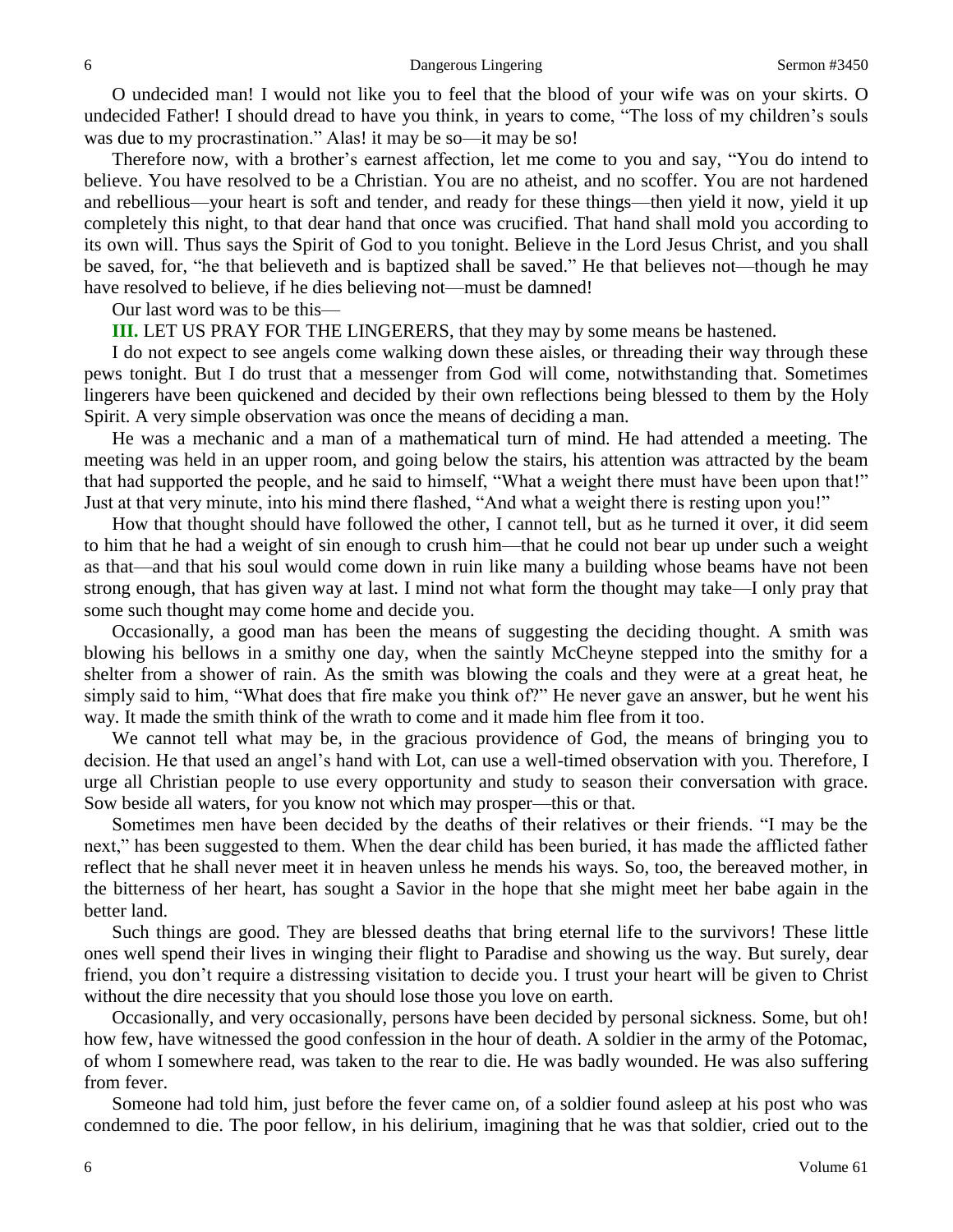#### Sermon #3450 **Dangerous Lingering** 7

doctor who was attending him, "Sir, I am to be shot tomorrow morning, and as I wish to have all right, I want you to send for the chaplain at once. I want to see him." The doctor, to calm his fears, said. "No, no, you are not to be shot tomorrow morning. It's a mistake." "Oh! but I am," he said, "I know I shall." "But I will be here," said the doctor, "and if anyone comes to touch you, I will have him arrested. I will take care you shall not die." "Is it so, doctor?" he said, in calmer accents, "then you need not send for the chaplain. I shall not need him just yet." So the truth came out that fear, not faith, animated him, though it was but spoken in a feverish dream.

How many men, if they thought they were going to die, would say, "Oh! yes, let all be said and done that it is right to say and do." But persuade them that they are likely to live a little longer, they will wait and adjourn their faith while they can allay their fear. Not very often is the decision genuine which men arrive at under the stress of that fear which comes of impending dissolution.

May God's spirit deepen in some here present their sense of sin. May your crimes sting you. May you feel your guilt. May you hate yourselves because of your transgressions. May you be distressed because of your ingratitude, your disobedience, your unbelief. Then you will long to get rid of this horrible evil, this enmity against God. May you feel tonight what a mischievous thing it is for the creature to be at variance with his Creator, for man to be out of order with his God. What a shameful thing it is for the most favored of creatures to be inimical to the Sovereign that favors him. What an incredible thing it is, that while the ox knows its owner and the ass its master's crib, man, the object of love divine, should not know his Lord, his Friend, his Benefactor.

Oh! may you give no rest to your eyes or slumber to your eyelids till you have opened your mouth to profess the name of the Lord and fled for refuge to take hold of His righteousness and strength. Oh! that you might be too agitated to sleep till you have confessed your sin into the ear of the Great Elder Brother, and sought pardon from your God through Christ your Savior.

There is forgiveness, there is mercy to be had—to be had *now*. Whosoever believes in Christ Jesus shall be saved. Believing is trusting, relying in simple but sincere dependence. May His grace enable you to cast yourselves upon His mercy and credit His promise in this good hour, so you shall be this night enrolled among the saved, and He shall have all the praise.

The Lord grant it, for Jesus Christ's sake. Amen.

## **EXPOSITION BY C. H. SPURGEON**

## *LUKE 15:1-24*

**Verse 1.** *Then drew near unto him all the publicans and sinners for to hear him.* 

The attraction of His love brought them into the inner circle. Had He been a self-exalting Pharisee, they would have stood as far off as they could if they listened to Him at all. But the Savior spoke so gently, so earnestly, with such evident love in His heart, that "then drew near unto him the publicans and sinners for to hear him."

**2.** *And the Pharisees and scribes murmured, saying, This man receiveth sinners and eateth with them.* 

The thunder and lightning of their anger could not turn the milk of His human kindness, but rather did it take an opportunity from their bitter speech to speak all the more sweetly to those who gathered near to Him.

**3.** *And he spake this parable unto them, saying,*

And then we read three parables—yet are they one. As you have sometimes seen a picture in three panels, so this is one picture in three panels, in which we see three views of lost sinners, and the three divine Persons of the ever blessed Trinity in unity seeking men—saving men.

**4-7.** *What man of you, having an hundred sheep, if he lose one of them, doth not leave the ninety and nine in the wilderness, and go after that which is lost, until he find it? And when he hath found it, he*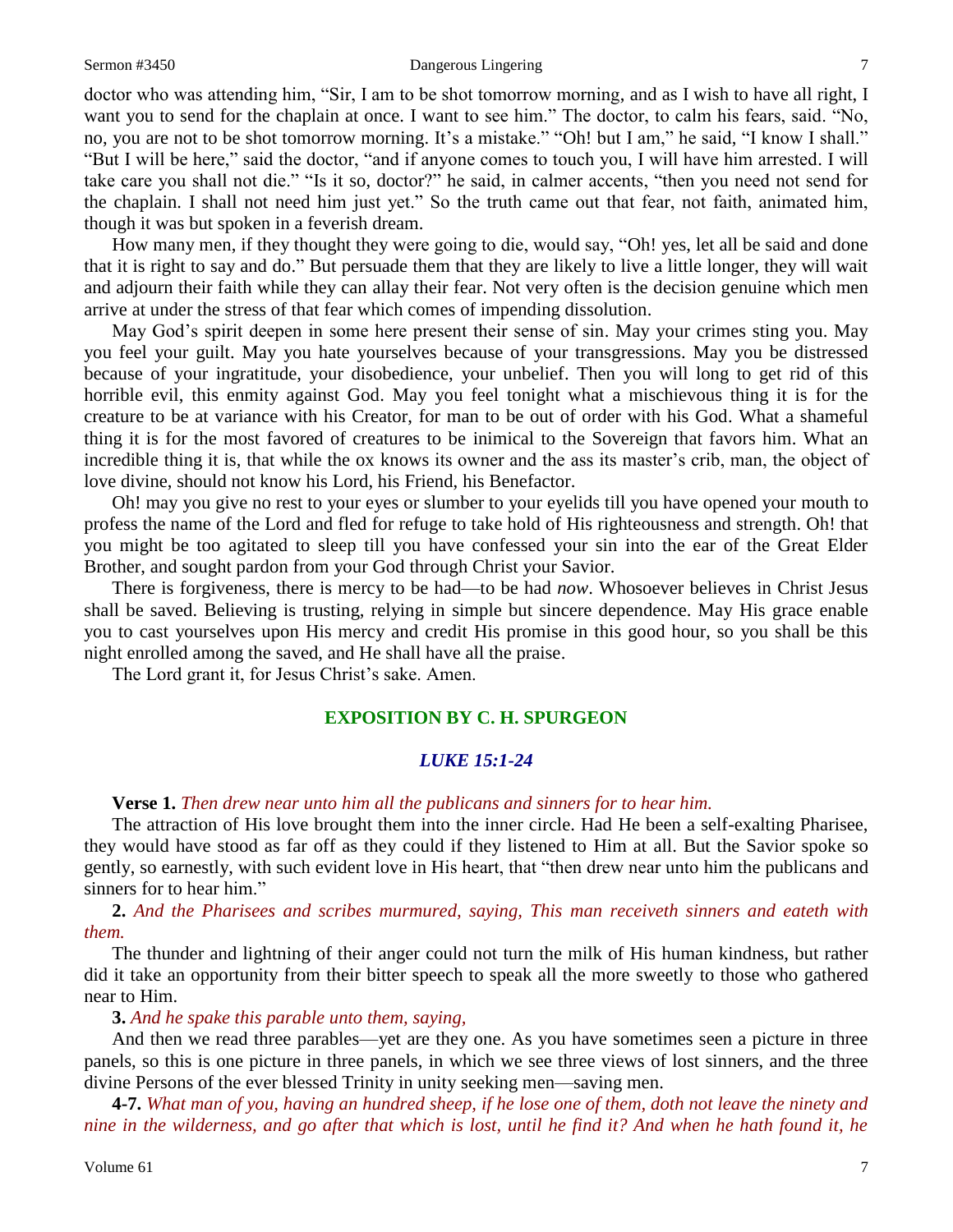*layeth it on his shoulders, rejoicing. And when he cometh home, he calleth together his friends and neighbours, saying unto them, Rejoice with me; for I have found my sheep which was lost. I say unto you, that likewise joy shall be in heaven over one sinner that repenteth, more than over ninety and nine just persons, which need no repentance.*

A very complete answer to the murmuring Pharisees. Where should the shepherd be but looking after the lost sheep? Is not that one of his first businesses—to seek after that which is gone astray? Does he not derive from it his highest joy? All the sheep that remain at home do not afford him so intense a delight as that one wanderer that his love has sought, and that his power has rescued.

So Jesus Christ seems to say, taking them on their own ground, "You Pharisees are like sheep that never went astray. That is your own view of yourselves. You can never afford Me so much pleasure as these poor publicans and sinners that have wandered. When I shall find them, I shall have special joy over them. Why should I look after you? Am I not, first of all, called to look after the lost sheep of the house of Israel?" And thus He answered their complainings.

**8-10.** *Either what woman having ten pieces of silver, if she lose one piece, doth not light a candle, and sweep the house, and seek diligently till she find it? And when she hath found it, she calleth her friends and her neighbours together, saying, Rejoice with me; for I have found the piece which I had lost. Likewise, I say unto you, there is joy in the presence of the angels of God over one sinner that repenteth.*

A second blow for them. "These souls of publicans and sinners are as precious as yours. If you are like pieces of money, so are they. I need not sit and look at you," says Christ, "like the miser, who counts his hoard which he has in the box, but I do what the woman did who had lost the piece. She could afford to leave the rest laid by in her purse, but she spent all her strength, her eyesight—all her diligent labor upon that one piece."

Here we have the work of the Holy Spirit, only the Holy Spirit works through the church, who is the woman. It is her business to light a candle—to carry the light of the Gospel. It is her business to sweep the house—often to stir up the dust by the besom of the law. It is hers to seek diligently in every corner and cranny in the deserted and filthy places after that precious piece of money, which has not lost a pennyworth of its value through having rolled away into the mouse hole or lost itself among the cobwebs. She has to seek until she finds it.

Christian diligence is not to stop short of conversion. We are not to *try* to bring men to Christ, but literally to bring them by the power of His eternal Spirit. And when the church finds her piece of money, she, too, has her merry-making. She calls together her friends and rejoices, and the Holy Spirit delights to view His own work in and through His church.

## **11.** *And he said.*

And here comes the grandest of the three parables—that which sets forth the eternal Father's love.

**11-12.** *A certain man had two sons: And the younger of them said to his father, Father, give me the portion of goods that falleth to me. And he divided unto them his living.* 

He was not content to remain and share everything with his father. The other one would have wished his father to keep all that he had, only too delighted to be a guest in his father's house, but no, "Give me—let me have it myself—let me be independent—let me have something to call my own." Human nature—poor human nature! It is not the true spirit of a child. Very ungenerous, unfilial, ungrateful. Why did the father divide the living between them, but that it is God's why to allow men to go as they will?

**13.** *And not many days after, the younger son gathered all together, and took his journey into a far country, and there wasted his substance with riotous living.* 

He could not have done that at home. His father's eyes would have been a check upon him. Man wants to get away from God because he wants to do wrong. At the bottom of all infidelity there lies a love of sin. Men quarrel with divine truth because that truth quarrels with them.

**14.** *And when he had spent all,*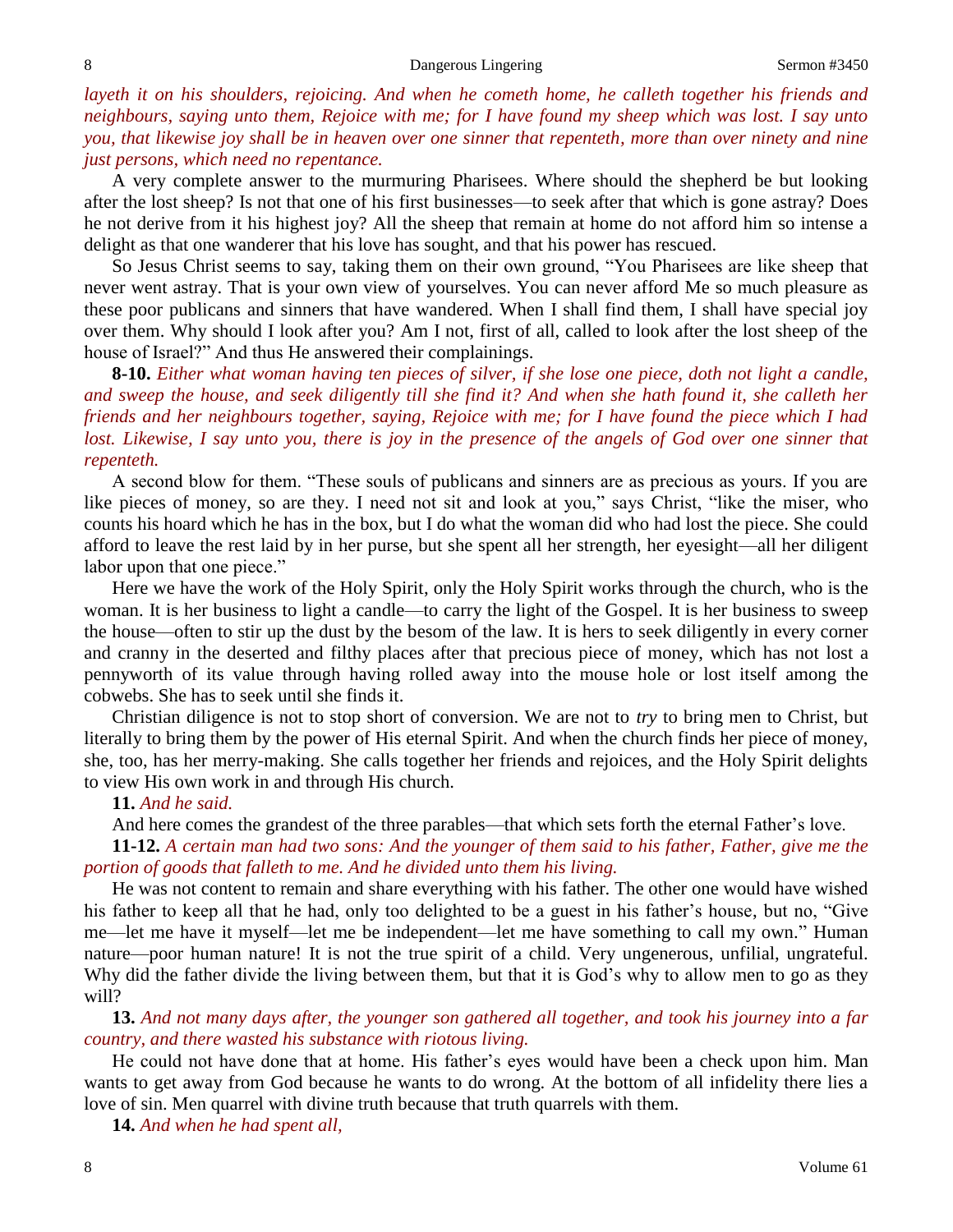For there is an end to all carnal joy. Man can only go a certain length. When he has got to the bottom of the cup, it will not spring up like a fountain and fill itself again. "When he had spent all."

**14.** *There arose a mighty famine in that land; and he began to be in want.* 

Just when he wanted all his money, then provisions were dearer than ever. When he had nothing to buy with, everything grew dear. He never had been, while he lived with his father, and never would have been, if he had stayed there. "The LORD is my shepherd, I shall not want." "He began to be in want."

**15.** *And he went and joined himself to a citizen of that country; And he sent him into his fields to feed swine.* 

There was a kindness in that, but it was a degrading kindness. "The tender mercies of the wicked are cruel." He sent him into his fields to feed swine. A Jew, who could not bear the unclean animals—and he must feed swine. When a man gets discontented with the world, the devil and his friends generally suggest that he should do something worse than he has ever done before. They give him some gay amusement—some fouler sin than he has ever plunged into. They tell him that there is no hope, and therefore, he may have all his fling and go the whole length of his tether. "He sent him into his field to feed swine."

**16.** *And he would fain have filled his belly with the husks that the swine did eat:*

So he could not earn his bread, and he could not get it by charity. To what a state of destitution was he brought. But of all destitution in the world, the destitution of a sinner who has at last grown sick of his sin, but cannot find comfort anywhere else, is about the worst. The old nest is pulled down and you have not got another. The pleasures of the world have fooled you. The joys and delights of ungodly society pall upon your taste and you want no more of them, but yet you do not know of any other delight or any other joy—and dare not hope that there can be another joy to you.

**16-17.** *And no man gave unto him. And when he came to himself,*

He had been out of his mind all the while. He had been beside himself with sin. "When he came to himself."

**17.** *He said, How many hired servants of my father's have bread enough and to spare, and I perish with hunger!*

"Still his child, though. Still he is my father, and I know that there is bread enough for me. Why do I not get it? How sad that I should starve, when in my father's house there is so much." What a motive that is to a poor hungry soul to go to God, namely, that God has so much—so much that He feeds His servants till they cannot eat it all. They have bread enough and to spare. Why should His child, then, though a wanderer, die of hunger in a foreign land?

**18-20.** *I will arise and go to my father, and will say unto him, Father, I have sinned against heaven, and before thee, And am no more worthy to be called thy son: make me as one of thy hired servants. And he arose, and came to his father.*

It was a mercy for him it did not end in resolution. He came to matter of fact.

**20.** *But when he was yet a great way off, his father saw him, and had compassion, and ran, and fell on his neck, and kissed him.*

Then did he come to his father, or did his father come to him? Well, I think it was both, but still, chiefly that the father came to him. "When he was yet a great way off"—he had not gone half the distance—his father ran the bigger half of the way. He saw him. He had compassion, and ran and fell on his neck, and kissed him.

**21.** *And the son said unto him, Father, I have sinned against heaven, and in thy sight, and am no more worthy to be called thy son*.

He was going on to say, I dare say, "Make me one of your hired servants," but his father kissed him on the mouth, and he never prayed that prayer. It was not a Gospel prayer, and would not do, and so he stifled it with love. It was good as far as he did go.

**22-24.** *But the father said to his servants, Bring forth the best robe, and put it on him; and put a ring on his hand and shoes on his feet: and bring hither the fatted calf, and kill it; and let us eat, and be*